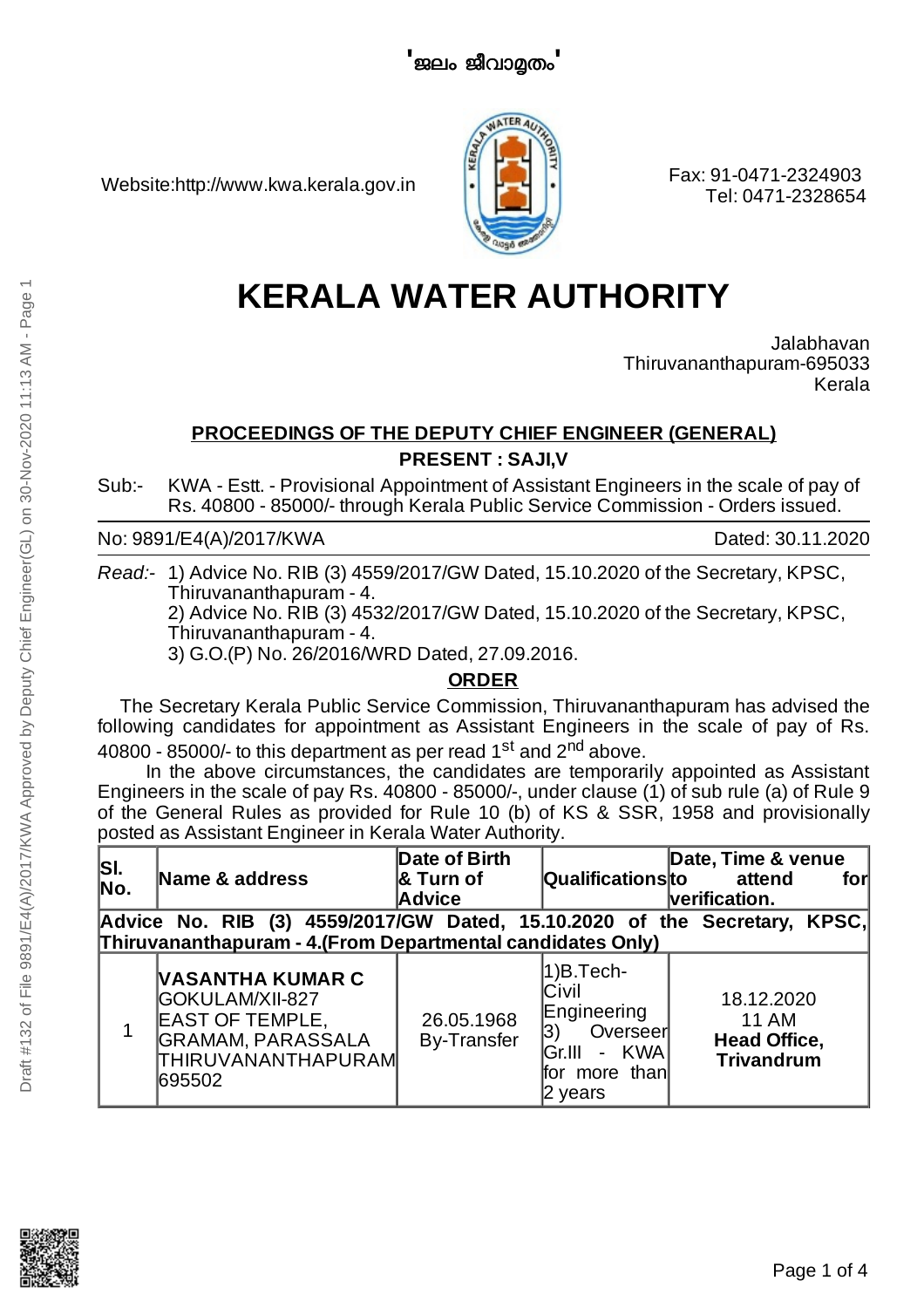|                | Advice No. RIB (3) 4532/2017/GW Dated, 15.10.2020 of the Secretary, KPSC,<br>Thiruvananthapuram - 4                          |                                                                                      |                                       |                                                                        |  |  |  |
|----------------|------------------------------------------------------------------------------------------------------------------------------|--------------------------------------------------------------------------------------|---------------------------------------|------------------------------------------------------------------------|--|--|--|
| $\mathbf{1}$   | <b>ACHUTHANUNNI V</b><br><b>KILIYUMMEN THARAYIL</b><br>CHERUKOLE PO<br><b>MAVELIKARA</b><br>ALAPPUZHA 690104                 | 28.06.1990<br><b>BC</b><br>SC-Vannan                                                 | B.Tech-<br>Mechanical<br>Engineering  | 18.12.2020<br><b>11 AM</b><br><b>Head Office,</b><br><b>Trivandrum</b> |  |  |  |
| $\overline{2}$ | <b>HARIKRISHNAN C</b><br><b>PUTHENVELIYIL</b><br><b>KANICHUKULANGARA</b><br>ALAPPUZHA 688544                                 | 31.05.1991<br><b>OC</b>                                                              | B.Tech-<br>Mechanical<br>Engineering  | 18.12.2020<br><b>11 AM</b><br><b>Head Office,</b><br><b>Trivandrum</b> |  |  |  |
| 3              | <b>BESTIN C JOSEPH</b><br><b>CHAKKALAKKAL HOUSE</b><br>PULIYANIPARAMBU<br>CHALAKUDY9W0<br><b>THRISSUR 680307</b>             | 20.01.1988<br><b>BC</b><br>(LATIN<br><b>CATHOLICS)</b>                               | B.Tech- Civil<br>Engineering          | 18.12.2020<br><b>11 AM</b><br><b>Head Office,</b><br><b>Trivandrum</b> |  |  |  |
| 4              | <b>SHABIR ALIK</b><br>AMEENA MANZIL,<br><b>PUTUNADA HOUSE</b><br>PILAPULLY<br><b>PARUTHIPULLY POST</b><br>PALAKKAD 678573    | 03.02.1978<br>(M-Mappila)<br>OC                                                      | <b>B.Tech-Civil</b><br>Engineering    | 18.12.2020<br><b>11 AM</b><br><b>Head Office,</b><br><b>Trivandrum</b> |  |  |  |
| 5              | <b>PRAJITHA MP</b><br><b>MARATH HOUSE</b><br><b>EDATHIRUTHY PO</b><br><b>THRISSUR 680703</b>                                 | 23.05.1977<br>(EZHAVA)<br><b>BC</b>                                                  | <b>B.Tech-Civil</b><br>Engineering    | 18.12.2020<br><b>11 AM</b><br><b>Head Office,</b><br><b>Trivandrum</b> |  |  |  |
| 6              | <b>AMJITHA MM</b><br>MULADAN/295<br><b>EDAVOOR</b><br>ERANAKULAM 683544                                                      | 31.05.1990<br>(MUSLIM)<br><b>BC</b>                                                  | B.Tech- Civil<br>Engineering          | 18.12.2020<br><b>11 AM</b><br><b>Head Office,</b><br><b>Trivandrum</b> |  |  |  |
| $\overline{7}$ | <b>PAVAN KUMAR C</b><br><b>KURUMCHAMPINAL</b><br><b>HOUSE</b><br>KALLOOPPARA<br>PATHANAMTHITTA<br>689583                     | 10.05.1990<br>NU.03.1990<br>(VISWAKARMA)B.Tech- Civil<br>RC Engineering<br><b>BC</b> |                                       | 18.12.2020<br><b>11 AM</b><br><b>Head Office,</b><br><b>Trivandrum</b> |  |  |  |
| 8              | <b>ANURAJJ</b><br>HOUSE NO 59<br><b>ARUNOOTIMANGALAM</b><br><b>NAGAR</b><br><b>MANGAD P O</b><br><b>KOLLAM 691015</b>        | 18.12.1983<br><b>OC</b>                                                              | B.Tech-<br>Mechanical<br>Engineering  | 18.12.2020<br><b>11 AM</b><br><b>Head Office,</b><br><b>Trivandrum</b> |  |  |  |
| 9              | <b>SUMITHLAL C</b><br><b>PARAMBIL</b><br><b>CHERAT</b><br><b>HOUSE</b><br><b>THIRUVANNUR</b><br>NADA(PO)<br>KOZHIKODE 673029 | 22.10.1983<br>(Thiyya)<br><b>BC</b>                                                  | B.Tech-<br>Mechanical<br>Engineering  | 18.12.2020<br><b>11 AM</b><br><b>Head Office,</b><br><b>Trivandrum</b> |  |  |  |
| 10             | <b>MANJULAL VS</b><br><b>PRASEETHA BHAVAN</b><br><b>NEAR GOURI THEATRE</b><br><b>TRIVANDRUM 695101</b>                       | 24.04.1986<br><b>OC</b>                                                              | B.Tech-<br>Mechanical<br>Engineering. | 18.12.2020<br><b>11 AM</b><br><b>Head Office,</b><br><b>Trivandrum</b> |  |  |  |

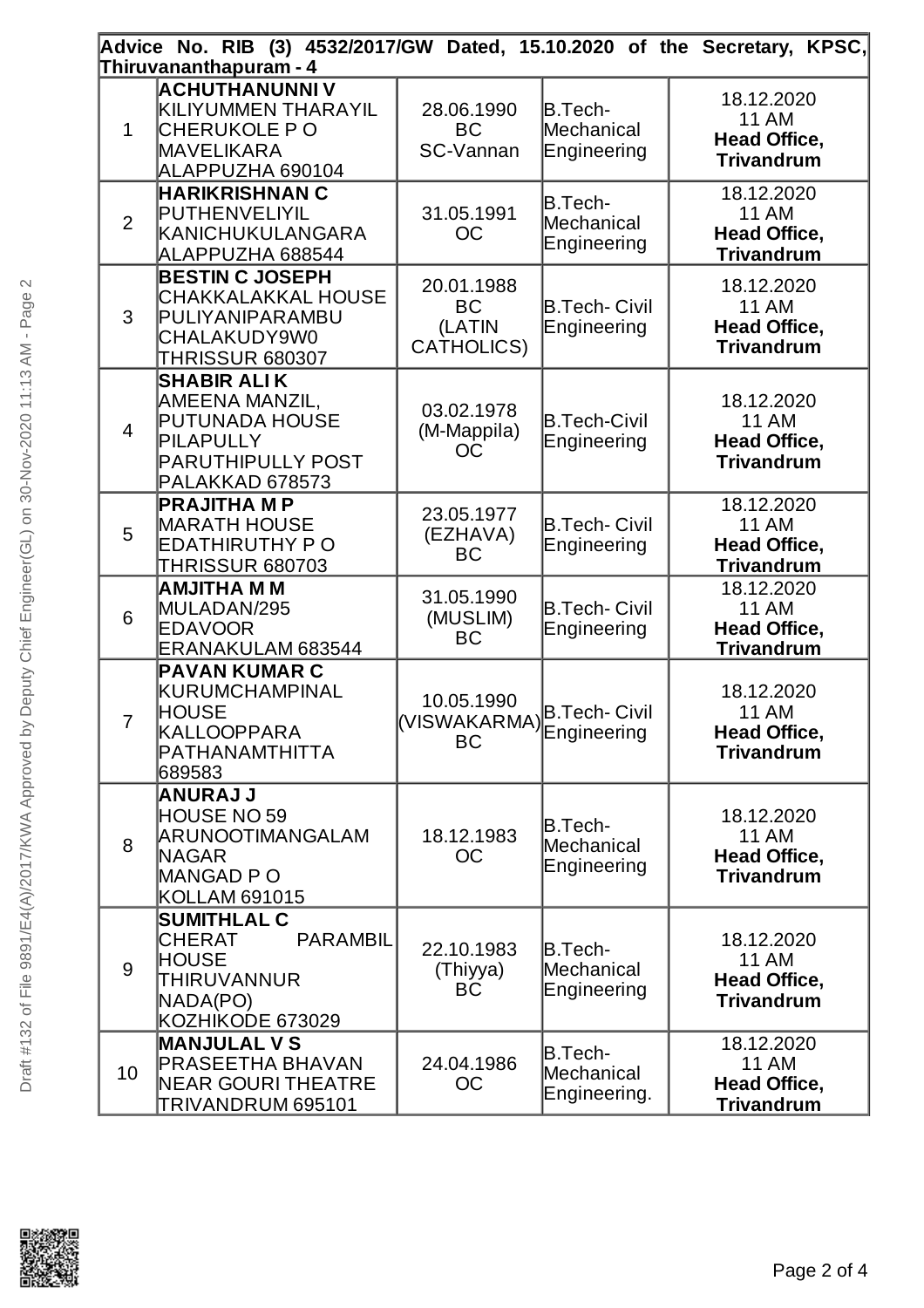| 11 | <b>SANDEEP S PILLAI</b><br><b>MANGATTU</b><br><b>PANDANAD NORTH P O</b><br><b>CHENGANNUR</b><br>ALAPPUZHA 689124 | 25.04.1986<br>OC  | $B.Tech-$<br>Mechanical<br>Engineering | 18.12.2020<br>11 AM<br><b>Head Office,</b><br><b>Trivandrum</b> |
|----|------------------------------------------------------------------------------------------------------------------|-------------------|----------------------------------------|-----------------------------------------------------------------|
| 12 | <b>ANOOP SL</b><br>TC-19/384-2 SREEMAAM<br>VATTAVILA<br>THIRUMALA P O<br>THIRUVANANTHAPURAM<br>695006            | 14.01.1989<br>OC. | $B.Tech-$<br>Mechanical<br>Engineering | 18.12.2020<br>11 AM<br><b>Head Office,</b><br><b>Trivandrum</b> |

The appointment is provisional subject to Rule 3(c) of General Rules of KS & SSR, 1958. He/She will report for verification on the Date and time at the venue noted against the name in Column (5) above, with the following documents in original and self attested copies of the certificates mentioned.

- 1. Necessary certificate in original to prove date of birth.
- 2. Certificate to prove educational qualifications.
- 3. Candidates under respective reservation quota should bring original and attested copies of Non-Creamy layer certificate/ Community Certificate /Disability Certificate whichever is applicable.
- 4. Medical Fitness Certificate obtained from a Medical Officer not below the rank of Civil Surgeon with finger impression and photo attested as prescribed in G.O.(P) No.20/2011/P&ARD dated, 30.06.2011.
- 5. Duly filled Annexure I Form for Police Verification as per G.O.(P)No.79/2009/Home dated, 05-06-2009.
- 6. Form for "Details of the movable and immovable properties to be filed at the time of joining service" as per G.O.(P)No.171/2016/Fin dated, 15-11-2016.
- 7. 3 copies of recent passport size photograph.
- 8. Voters Identity Card/ Aadhaar Card.
- 9. If the candidates selected for the post are having any employment under Govt. service or any quasi-Government undertaking or others, the relieving order from that institution should be produced at the time of joining duty in this department.

[ The specimen of Medical Certificate, Movable & immovable property statement and Form for the Police Verification (Annexure I) are available in the notice board of the KWA official website (https://kwa.kerala.gov.in) under the link - Form to be submitted by Freshly appointed Employees ]

Suitable re posting orders will be issued separately.

**The candidates will have to join duty within 15 days from the date of receipt of this order before the controlling officers. If they fail to join duty within the stipulated time, their appointment in the cadre of Assistant Engineer in this organisation will be treated as cancelled without any further notice to the candidates.** This appointment will be regularized subsequently on verification of character and antecedents by the Police department and after obtaining verification certificate from the Kerala Public Service Commission. He /She will be on probation from the date of joining service, for a total period of two years on duty within a continuous period of three years in this department. During the period of probation he/she should pass the obligatory departmental tests such as Account Test (Lower), Kerala Public Works Department Test for completing the probation in the category of Assistant Engineer.

The candidates should enroll themselves in GPF within one year from the date of joining duty, for declaration of satisfactory completion of their probation. Application for correction of date of birth, if any, needed shall be made within five years from the date of entry in service as per G.O.(P)No.45/91/P&ARD dated 20.12.1991.



ന